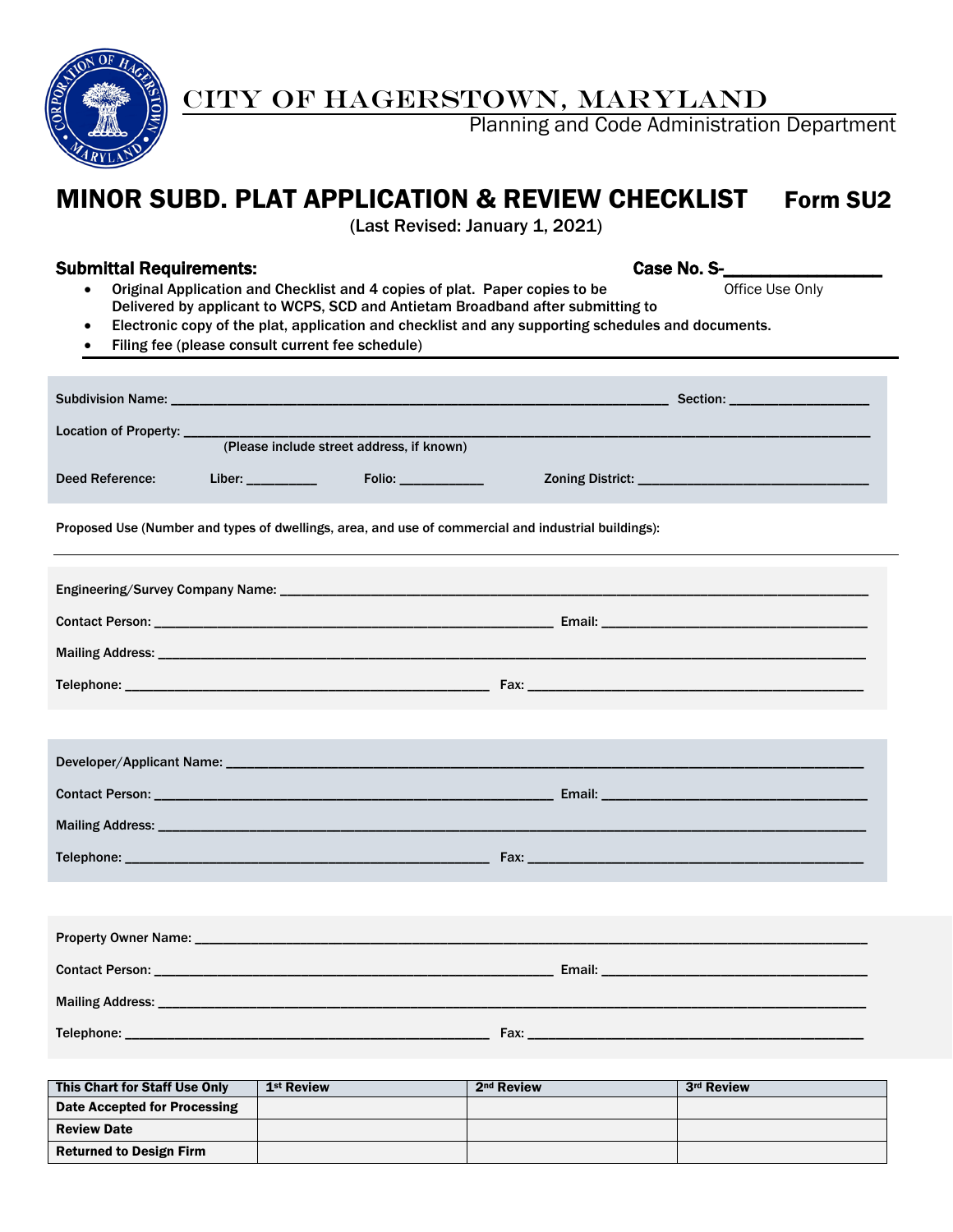Related Planning File References (Site Plans, Preliminary Plats, BZA Cases); if none, state so:

Instructions to Engineer/Surveyor: In the column marked "Engineer/Surveyor," identify each page which the required item appears on the plat. For items that appear on each page of the plan, use "All." If the item is not applicable, address as not applicable in a note on the plat and reference the page of the plan on which the note appears in the column below. PCAD = Planning and Code Administration Department.

| <b>LMC</b><br><b>Section</b> | <b>Ordinance Requirements</b>                                                                                                                                                                                                                                                                                                                                                                                                                                                                                                                                                                                                                                                                                                                                                                                                                        | Engineer/<br><b>Surveyor</b> | 1 <sup>st</sup> Review | 2 <sup>nd</sup> Review | Review<br>3 <sup>rd</sup> | <b>Review Key</b><br>$\checkmark$ = 0K<br>$0 = Incomplete$<br>$N/A$ = Not Applicable |
|------------------------------|------------------------------------------------------------------------------------------------------------------------------------------------------------------------------------------------------------------------------------------------------------------------------------------------------------------------------------------------------------------------------------------------------------------------------------------------------------------------------------------------------------------------------------------------------------------------------------------------------------------------------------------------------------------------------------------------------------------------------------------------------------------------------------------------------------------------------------------------------|------------------------------|------------------------|------------------------|---------------------------|--------------------------------------------------------------------------------------|
| Article 3                    | Does this plat meet the definition of a minor subdivision<br>(residential only, 7 or fewer lots, no creation of open space,<br>stormwater management lots or other common features?)                                                                                                                                                                                                                                                                                                                                                                                                                                                                                                                                                                                                                                                                 |                              |                        |                        |                           |                                                                                      |
| 5.F.2.a.                     | Dimensions in feet and decimal parts thereof, and bearings<br>in degrees, minutes and seconds                                                                                                                                                                                                                                                                                                                                                                                                                                                                                                                                                                                                                                                                                                                                                        |                              |                        |                        |                           |                                                                                      |
| 5.F.2.a.                     | Scale no less than $1" = 10$ feet nor greater than<br>$1" = 100$ feet, in multiples of ten feet                                                                                                                                                                                                                                                                                                                                                                                                                                                                                                                                                                                                                                                                                                                                                      |                              |                        |                        |                           |                                                                                      |
| 5.F.2.a.                     | When more than one sheet is required, an index sheet of<br>the same size shall be submitted showing the entire<br>subdivision drawn to scale                                                                                                                                                                                                                                                                                                                                                                                                                                                                                                                                                                                                                                                                                                         |                              |                        |                        |                           |                                                                                      |
| 5.F.2.a.                     | Where the plat is a re-subdivision of a previously approved<br>plat, dotted lines shall be used to show features or<br>locations to be abandoned or vacated and solid lines to<br>show the presently proposed features                                                                                                                                                                                                                                                                                                                                                                                                                                                                                                                                                                                                                               |                              |                        |                        |                           |                                                                                      |
| 5.F.2.a.                     | Legend that clearly indicates which features are existing<br>and which are proposed                                                                                                                                                                                                                                                                                                                                                                                                                                                                                                                                                                                                                                                                                                                                                                  |                              |                        |                        |                           |                                                                                      |
| 5.F.2.a.                     | Boundary line of the subdivision shall be shown as a heavy<br>line                                                                                                                                                                                                                                                                                                                                                                                                                                                                                                                                                                                                                                                                                                                                                                                   |                              |                        |                        |                           |                                                                                      |
| 5.F.2.a.                     | The plat shall be prepared by a registered land surveyor on<br>a sheet 18 x 22 3/4 inches with a 11/2-inch margin for<br>binding along the left edge and a 1/2-inch margin along the<br>remaining edges, or the current requirements of the Office<br>of Land Records at the Washington County Courthouse                                                                                                                                                                                                                                                                                                                                                                                                                                                                                                                                            |                              |                        |                        |                           |                                                                                      |
| 5.F.2.a.                     | All linear and angular dimensions for locating the<br>boundaries of the subdivision, lots, streets, alleys, public<br>and private easements, shall be expressed in feet and<br>hundredths of a foot. Angular measurements shall be<br>expressed by bearings. All curve data shall be expressed by<br>a curve table on the face of the plat, each curve being<br>tabulated and numbered to correspond with the respective<br>numbered curves shown throughout the plat. Dimensions,<br>both linear and angular, shall be determined by an accurate<br>control survey in the field which shall be checked for<br>closure and must balance and close within an accuracy of<br>one to 10,000. Horizontal control shall be based on the<br>Maryland Coordinate Grid System (NAD 83 - epoch 1996) in<br>a coordinate table located on the face of the plat |                              |                        |                        |                           |                                                                                      |
| 5.F.2.b.                     | Name of subdivision                                                                                                                                                                                                                                                                                                                                                                                                                                                                                                                                                                                                                                                                                                                                                                                                                                  |                              |                        |                        |                           |                                                                                      |
| 5.F.2.b.                     | Date of drawing                                                                                                                                                                                                                                                                                                                                                                                                                                                                                                                                                                                                                                                                                                                                                                                                                                      |                              |                        |                        |                           |                                                                                      |
| 5.F.2.b.                     | North Arrow                                                                                                                                                                                                                                                                                                                                                                                                                                                                                                                                                                                                                                                                                                                                                                                                                                          |                              |                        |                        |                           |                                                                                      |
| 5.F.2.b.                     | Scale bar                                                                                                                                                                                                                                                                                                                                                                                                                                                                                                                                                                                                                                                                                                                                                                                                                                            |                              |                        |                        |                           |                                                                                      |
| 5.F.2.b.                     | Name and address of owner                                                                                                                                                                                                                                                                                                                                                                                                                                                                                                                                                                                                                                                                                                                                                                                                                            |                              |                        |                        |                           |                                                                                      |
| 5.F.2.b.                     | Name and address of developer, if different from owner                                                                                                                                                                                                                                                                                                                                                                                                                                                                                                                                                                                                                                                                                                                                                                                               |                              |                        |                        |                           |                                                                                      |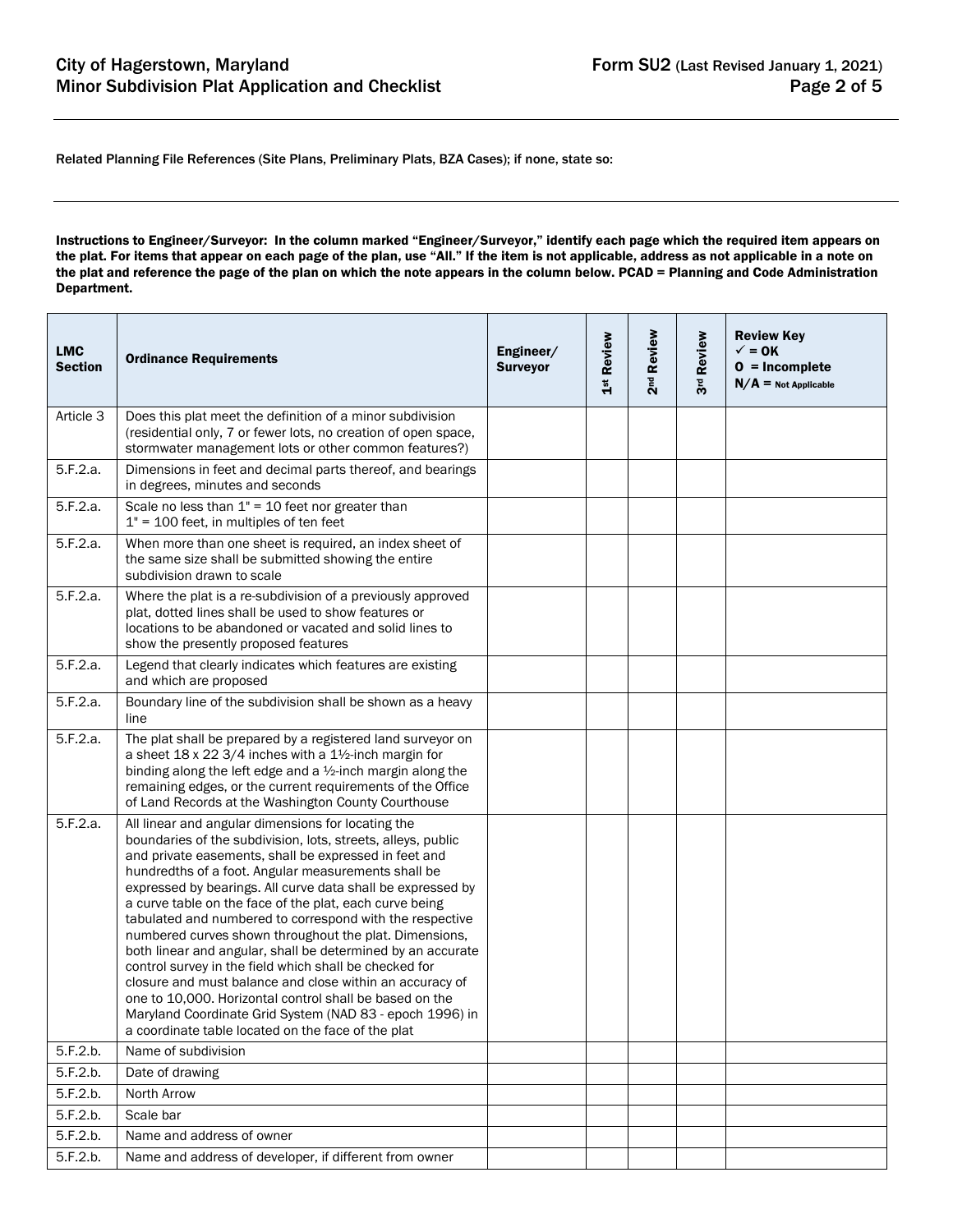## City of Hagerstown, Maryland **Form SU2** (Last Revised January 1, 2021) Minor Subdivision Plat Application and Checklist **Page 3** of 5

| <b>LMC</b><br><b>Section</b> | <b>Ordinance Requirements</b>                                                                                                                                                                                                                        | Engineer/<br><b>Surveyor</b> | Review<br>$\frac{st}{1}$ | Review<br>2 <sup>nd</sup> | <b>Review</b><br>3 <sup>rd</sup> | <b>Review Key</b><br>$\checkmark$ = 0K<br>$0 = Incomplete$<br>$N/A$ = Not Applicable |
|------------------------------|------------------------------------------------------------------------------------------------------------------------------------------------------------------------------------------------------------------------------------------------------|------------------------------|--------------------------|---------------------------|----------------------------------|--------------------------------------------------------------------------------------|
| 5.F.2.b.                     | Name, address, and professional seal of the engineer or<br>surveyor, licensed in the state of Maryland                                                                                                                                               |                              |                          |                           |                                  |                                                                                      |
| 5.F.2.b.                     | Tax Map Number and Parcel                                                                                                                                                                                                                            |                              |                          |                           |                                  |                                                                                      |
| 5.F.2.b.                     | <b>Election District</b>                                                                                                                                                                                                                             |                              |                          |                           |                                  |                                                                                      |
| 5.F.2.b.                     | City, County, and State                                                                                                                                                                                                                              |                              |                          |                           |                                  |                                                                                      |
| 5.F.2.b.                     | Vicinity map showing the relation of the tract to adjoining<br>property and to all streets and municipal boundaries<br>existing within 1,000 feet of any part of the property                                                                        |                              |                          |                           |                                  |                                                                                      |
| 5.F.2.b.                     | Complete outline survey of the property to be subdivided,<br>showing all courses, distances, and area, and tie-ins to all<br>adjacent street intersections. The entire parent tract must<br>be shown and/or described on the plan or the index sheet |                              |                          |                           |                                  |                                                                                      |
| 5.F.2.b.                     | Owners of adjoining land, with liber and folio reference                                                                                                                                                                                             |                              |                          |                           |                                  |                                                                                      |
| 5.F.2.b.                     | Location, name, right-of-way, and pavements of each street                                                                                                                                                                                           |                              |                          |                           |                                  |                                                                                      |
| 5.F.2.b.                     | Locations, widths, and pavement widths of all other rights-<br>of-way                                                                                                                                                                                |                              |                          |                           |                                  |                                                                                      |
| 5.F.2.b.                     | Location of any existing forest conservation easements                                                                                                                                                                                               |                              |                          |                           |                                  |                                                                                      |
| 5.F.2.b.                     | Location of any designated 100-year floodplain and<br>floodway                                                                                                                                                                                       |                              |                          |                           |                                  |                                                                                      |
| 5.F.2.b.                     | Show and label all existing property monumentation found                                                                                                                                                                                             |                              |                          |                           |                                  |                                                                                      |
| 5.F.2.b.                     | Required building setback lines                                                                                                                                                                                                                      |                              |                          |                           |                                  |                                                                                      |
| 5.F.2.b.                     | Zoning District, including any overlays                                                                                                                                                                                                              |                              |                          |                           |                                  |                                                                                      |
| 5.F.2.b.                     | Notation explaining all associated planning and zoning files<br>(BZA, FC, NCU, annexation, HDC, past subdivisions or site<br>plans)                                                                                                                  |                              |                          |                           |                                  |                                                                                      |
| 5.F.2.b.                     | Tract boundary lines, right-of-way lines of streets,<br>easements and other rights-of-way                                                                                                                                                            |                              |                          |                           |                                  |                                                                                      |
| 5.F.2.c.                     | Lot layout with lots numbered in numerical order                                                                                                                                                                                                     |                              |                          |                           |                                  |                                                                                      |
| 5.F.2.c.                     | Area of each lot, parcel, site or other unit shown on the plat                                                                                                                                                                                       |                              |                          |                           |                                  |                                                                                      |
| 5.F.2.c.                     | Sufficient data to determine readily the location, bearing,<br>and length of every street, lot, and boundary line, with new<br>lines of division shown and labeled as such                                                                           |                              |                          |                           |                                  |                                                                                      |
| 5.F.2.c.                     | Building setback line for each street                                                                                                                                                                                                                |                              |                          |                           |                                  |                                                                                      |
| 5.F.2.c.                     | Location, width, and purpose of all existing or proposed<br>easements or rights-of-way and boundaries by bearings and<br>dimensions                                                                                                                  |                              |                          |                           |                                  |                                                                                      |
| 5.F.2.c.                     | Location and description of all markers, monuments, or<br>other evidence found or established to determine the<br>boundaries of the subdivision                                                                                                      |                              |                          |                           |                                  |                                                                                      |
| 5.F.2.c.                     | Private restrictions, if any, proposed to be included in deeds                                                                                                                                                                                       |                              |                          |                           |                                  |                                                                                      |
| 5.F.2.c.                     | Location and description of all proposed afforestation and<br>reforestation areas                                                                                                                                                                    |                              |                          |                           |                                  |                                                                                      |
| 5.F.2.c.                     | Clearly note or graphically show building setback lines                                                                                                                                                                                              |                              |                          |                           |                                  |                                                                                      |
| 5.F.2.c.                     | Maintenance responsibilities                                                                                                                                                                                                                         |                              |                          |                           |                                  |                                                                                      |
| 5.F.2.c.                     | Parking restrictions                                                                                                                                                                                                                                 |                              |                          |                           |                                  |                                                                                      |
| <b>PCAD</b>                  | City Unique Property ID number                                                                                                                                                                                                                       |                              |                          |                           |                                  | Required by City<br>Engineer                                                         |
| <b>PCAD</b>                  | Addresses of all existing buildings on site                                                                                                                                                                                                          |                              |                          |                           |                                  |                                                                                      |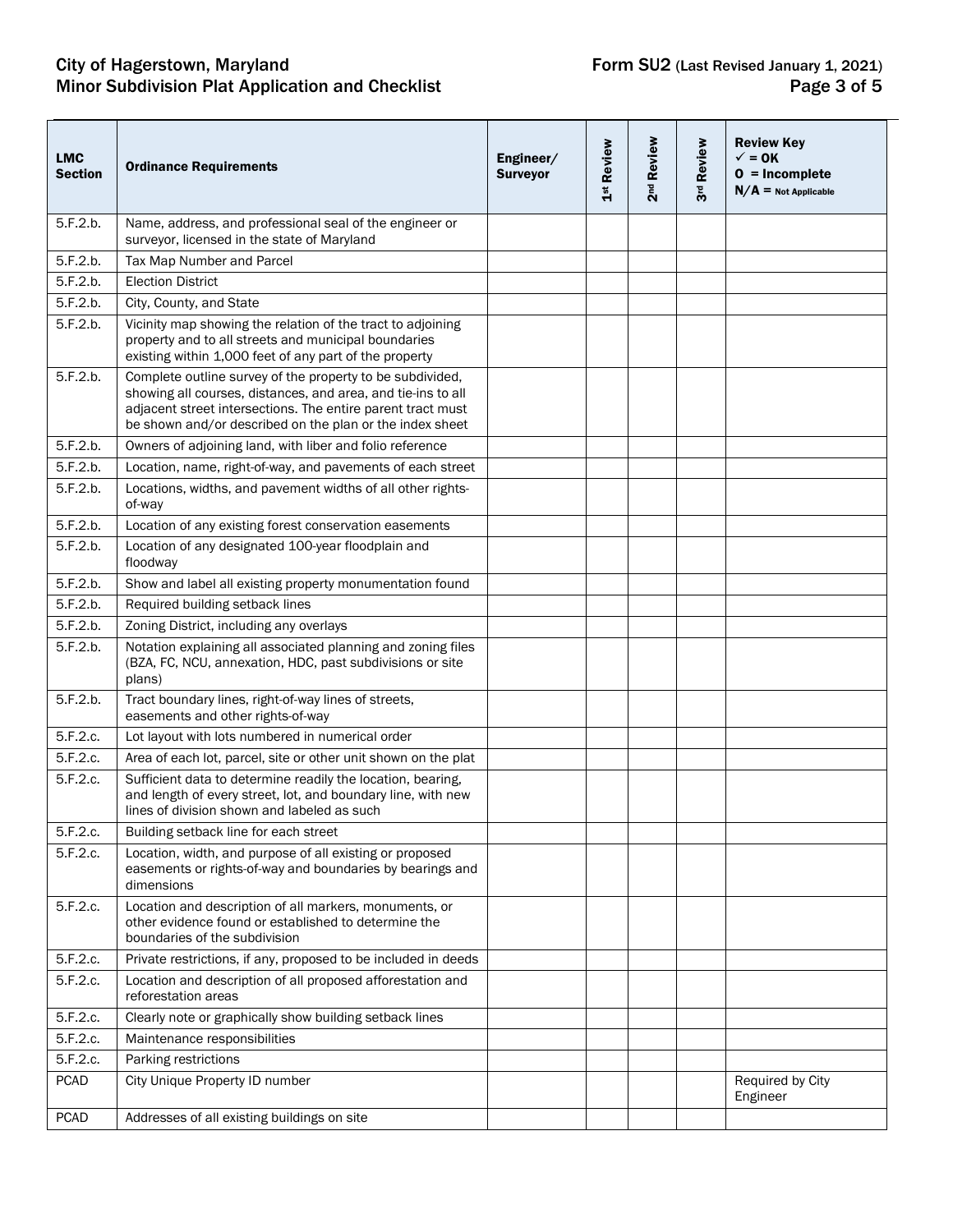## City of Hagerstown, Maryland **Form SU2** (Last Revised January 1, 2021) Minor Subdivision Plat Application and Checklist **Page 4 of 5** and  $P$

| <b>LMC</b><br><b>Section</b> | <b>Ordinance Requirements</b>                                                                                                                                                                                                | Engineer/<br><b>Surveyor</b> | 1st Review | 2 <sup>nd</sup> Review | Review<br>3 <sup>rd</sup> | <b>Review Key</b><br>$\checkmark$ = 0K<br>$0 = Incomplete$<br>$N/A$ = Not Applicable      |
|------------------------------|------------------------------------------------------------------------------------------------------------------------------------------------------------------------------------------------------------------------------|------------------------------|------------|------------------------|---------------------------|-------------------------------------------------------------------------------------------|
| <b>PCAD</b>                  | Planning and Code Administration Department Subdivision<br>File No. (example, S-2016-01) on bottom right-hand corner<br>of the first page (Can only be added after plat has been<br>submitted and case file number assigned) | N/A                          | N/A        |                        |                           | The file number<br>assigned to this project<br>is:<br>$S$ - $\frac{1}{2}$ - $\frac{1}{2}$ |
| <b>PCAD</b>                  | Health Department signature block                                                                                                                                                                                            |                              |            |                        |                           |                                                                                           |
| <b>PCAD</b>                  | Planning & Code Administration Department signature<br>block                                                                                                                                                                 |                              |            |                        |                           |                                                                                           |
| <b>PCAD</b>                  | Other restrictions, such as location in Historic District,<br>variances, etc.                                                                                                                                                |                              |            |                        |                           | Required by PCAD                                                                          |
| Electric<br>Div.             | <b>Street light locations</b>                                                                                                                                                                                                |                              |            |                        |                           |                                                                                           |
| Electric<br>Div.             | Existing utility line locations                                                                                                                                                                                              |                              |            |                        |                           |                                                                                           |
| Electric<br>Div.             | Proposed utility line locations                                                                                                                                                                                              |                              |            |                        |                           |                                                                                           |
| Electric<br>Div.             | Electric and telephone poles and guy wires and tag<br>numbers                                                                                                                                                                |                              |            |                        |                           |                                                                                           |
| Electric<br>Div.             | Overhead and underground electric, telephone, and cable<br>television lines                                                                                                                                                  |                              |            |                        |                           |                                                                                           |
| N/A                          | Addressed all review agency comments?<br>Do not submit revised plans until all review agency<br>comments have been collected and all issues are<br>addressed.                                                                |                              |            |                        |                           |                                                                                           |
| N/A                          | Are revised copies labeled in bottom right-hand corner with<br>destination agency?                                                                                                                                           |                              | N/A        |                        |                           |                                                                                           |
| N/A                          | Are all revisions highlighted (do not use yellow)?                                                                                                                                                                           |                              | N/A        |                        |                           |                                                                                           |
| N/A                          | Are all copies folded to fit into a 9 x 11-inch file, with<br>bottom right section on top?                                                                                                                                   |                              |            |                        |                           |                                                                                           |
| N/A                          | Are multiple-page plans stapled along left edge?                                                                                                                                                                             |                              |            |                        |                           |                                                                                           |
| <b>PCAD</b>                  | Is this form being submitted to PCAD on initial submission?                                                                                                                                                                  |                              |            |                        |                           |                                                                                           |
| <b>PCAD</b>                  | Is this form being returned to the Planning and Code<br>Administration Department with revised submission?                                                                                                                   |                              |            |                        |                           |                                                                                           |
| <b>PCAD</b>                  | Are all applicable fee paid in full?                                                                                                                                                                                         |                              |            |                        |                           |                                                                                           |

## Instructions to Engineer/Surveyor:

This checklist is the format used by the Planning and Code Administration Department to review and comment on your plat. It will be/has been returned to you so you can address the issues raised throughout the checklist. When you have completed the necessary revisions to this plan, submit the following number of copies along with this checklist to the Planning and Code Administration Department.

Planning and Code Administration Division **2** copies 2 copies 2 copies<br>
Parks and Engineering Department **2** copy 2 copies Parks and Engineering Department<br>
Electronic copy of revised plan and checklist for distribution<br>
1 copy emailed Electronic copy of revised plan and checklist for distribution

## **Statements**

I understand that site plan or subdivision approval by the Hagerstown Planning Commission does not constitute permission to construct. Appropriate permits must be obtained from the City Engineer's Office and Utilities Department before construction may commence. This statement must be signed before application will be accepted for processing.